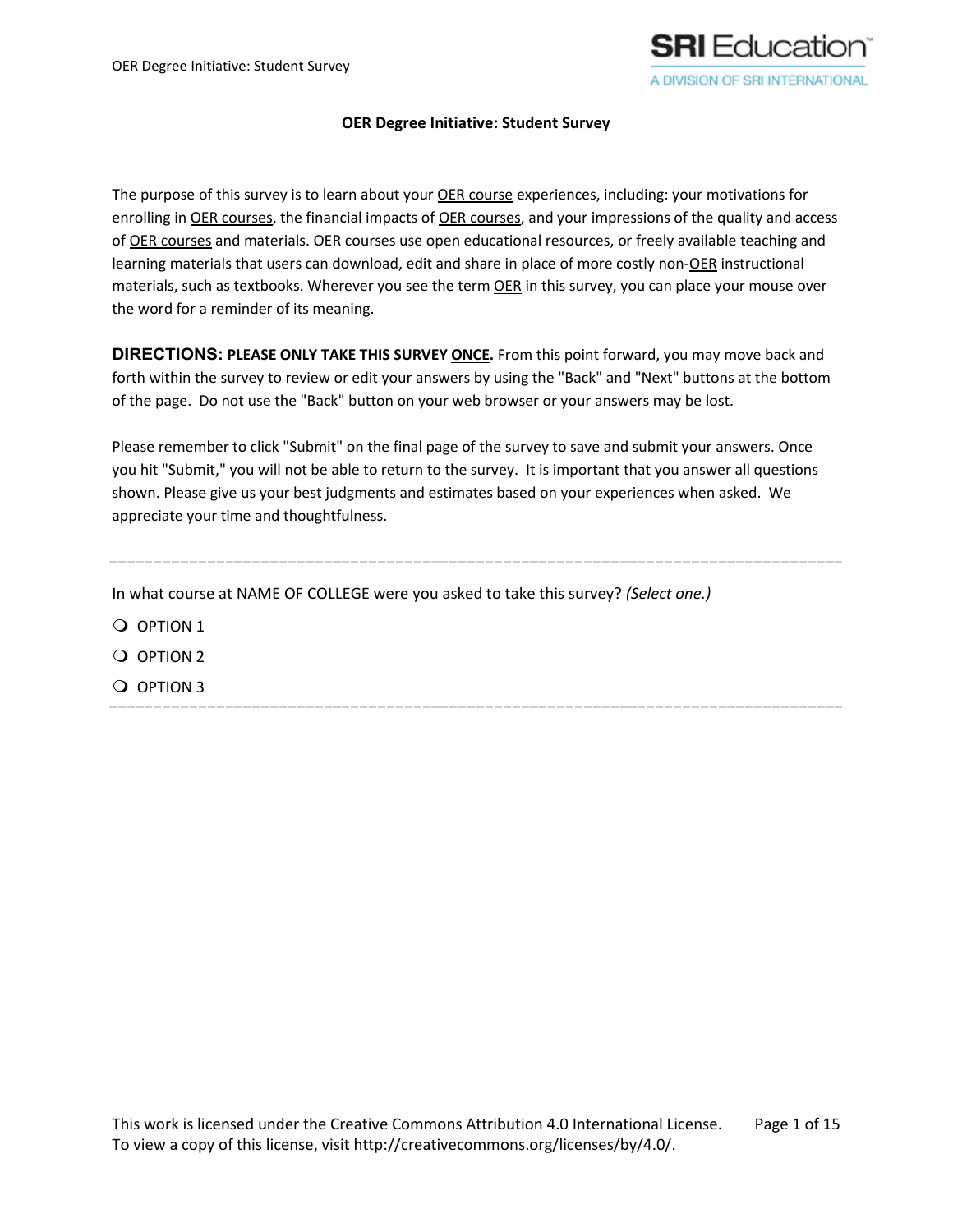

# **Technology Use**

Which of the following technologies or devices do you have access to when you are **off** campus? *(Select all that apply.)*

- Desktop or laptop computer
- $\Box$  Tablet
- $\Box$  Internet
- $\Box$  Smart phone
- $\Box$  None of these

To what extent does your access to technology and/or the internet impact your ability to complete assigned coursework? *(Select one.)*

- $\bigcirc$  No impact
- $\bigcirc$  Some impact
- Large impact

How would you describe your level of comfort using technology for a course (e.g. for online homework or online course website and syllabus)? *(Select one.)*

- $\bigcirc$  Not at all comfortable
- $\bigcirc$  Somewhat uncomfortable
- O Neutral
- $\bigcirc$  Somewhat comfortable
- $\bigcirc$  Very comfortable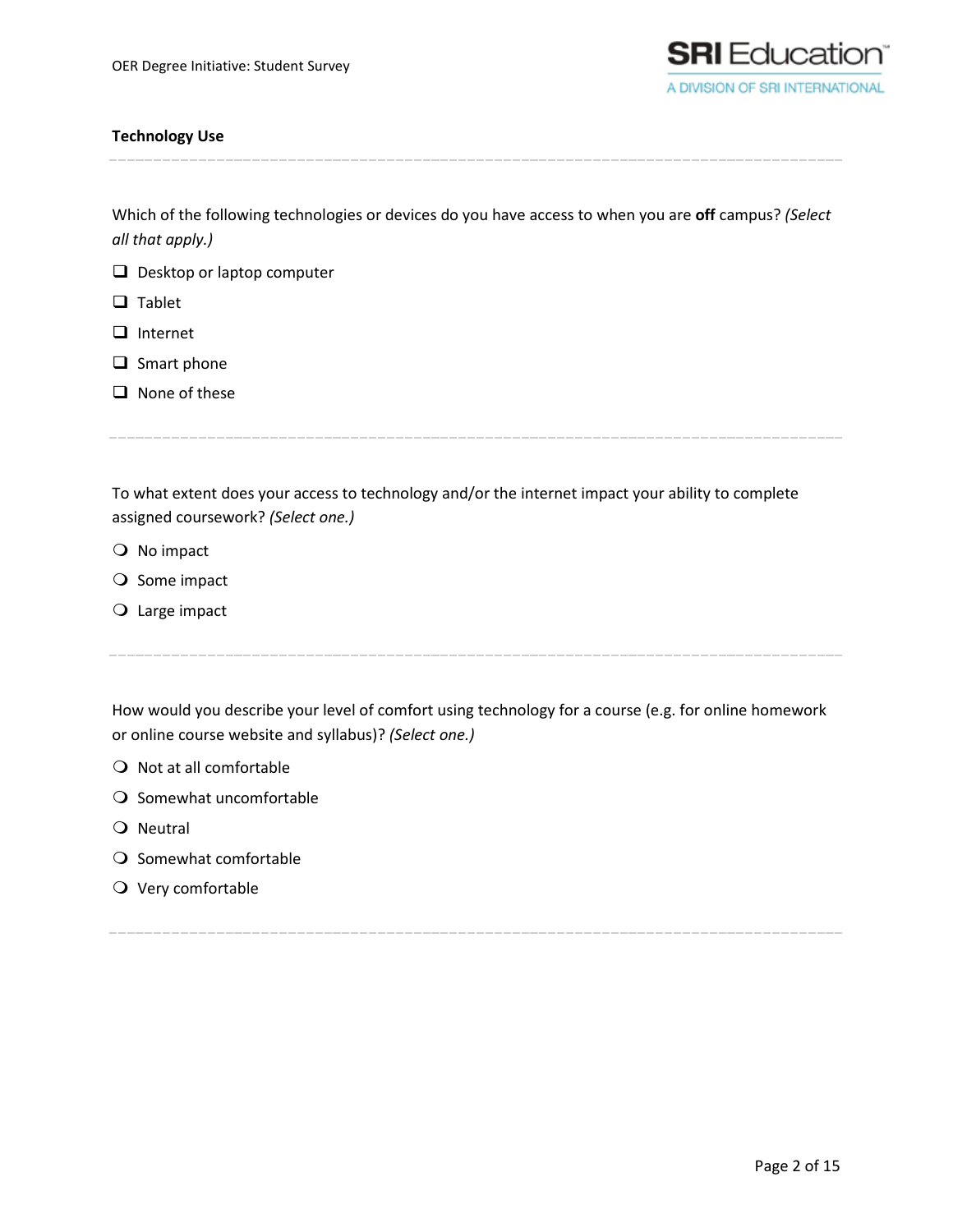

# **Textbook Use**

How many courses are you taking this semester? *(Select one.)*

| $\bigcirc$ 1 |             |  |  |
|--------------|-------------|--|--|
| $\bigcirc$ 2 |             |  |  |
| ○ 3          |             |  |  |
| $\bigcirc$ 4 |             |  |  |
| $\bigcirc$ 5 |             |  |  |
| $\bigcirc$ 6 |             |  |  |
|              | ○ 7 or more |  |  |
|              |             |  |  |

How much money *per course* do you typically spend on textbooks or materials? *(Select one.)*

- $\bigcirc$  \$0-\$50
- $O$ \$51-\$100
- $O$ \$101-\$150
- $Q$ \$151-\$200
- Over \$200

Where do you purchase most of your textbooks?

- O College bookstore (in store or online)
- $\bigcirc$  A website not affiliated with the college
- $\bigcirc$  I do not usually purchase textbooks
- $\bigcirc$  Other, please specify:

What type of textbooks do you usually purchase?

- $\bigcirc$  New, printed textbooks
- Used, printed textbooks
- $\bigcirc$  Rental, printed textbooks
- O Online or digital textbooks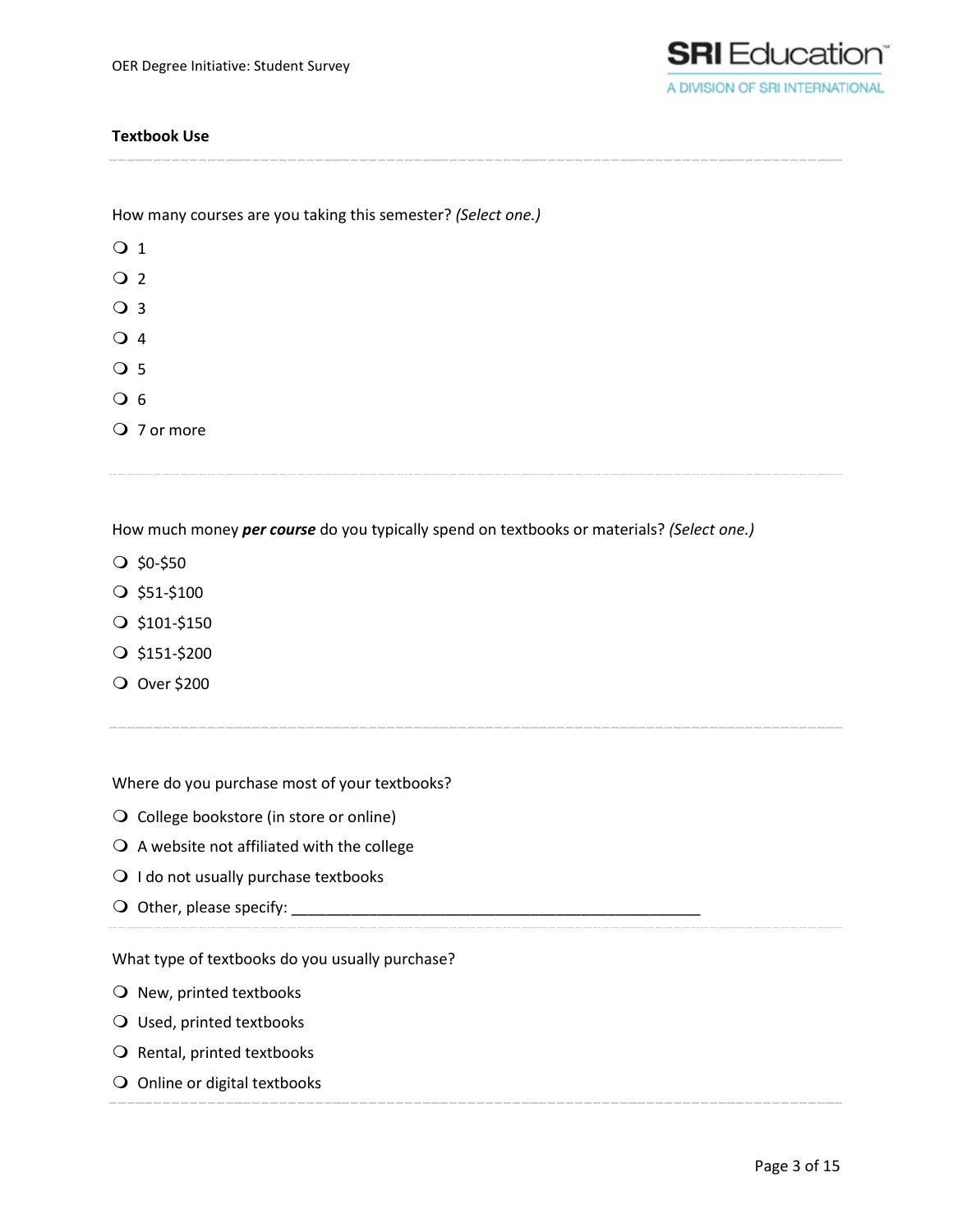

# **Textbook Use**

Have there been times that you did not purchase or rent the *required* textbook or materials for a course? *(Select one.)*

Yes

O No

Thinking specifically about the last time you did not purchase or rent the required textbooks or materials for a course, what were the reasons you did not purchase or rent them? *(Select all that apply.)*

- $\Box$  I could not afford the textbook or materials
- $\Box$  I borrowed someone else's textbook or materials
- $\Box$  I used the library's textbook or materials
- $\Box$  The textbook was online and free
- $\Box$  The instructor did not assign reading from the textbook
- $\Box$  I don't typically do textbook reading assignments
- $\Box$  I don't typically use the course materials
- Other
- $\Box$  Please describe other reason: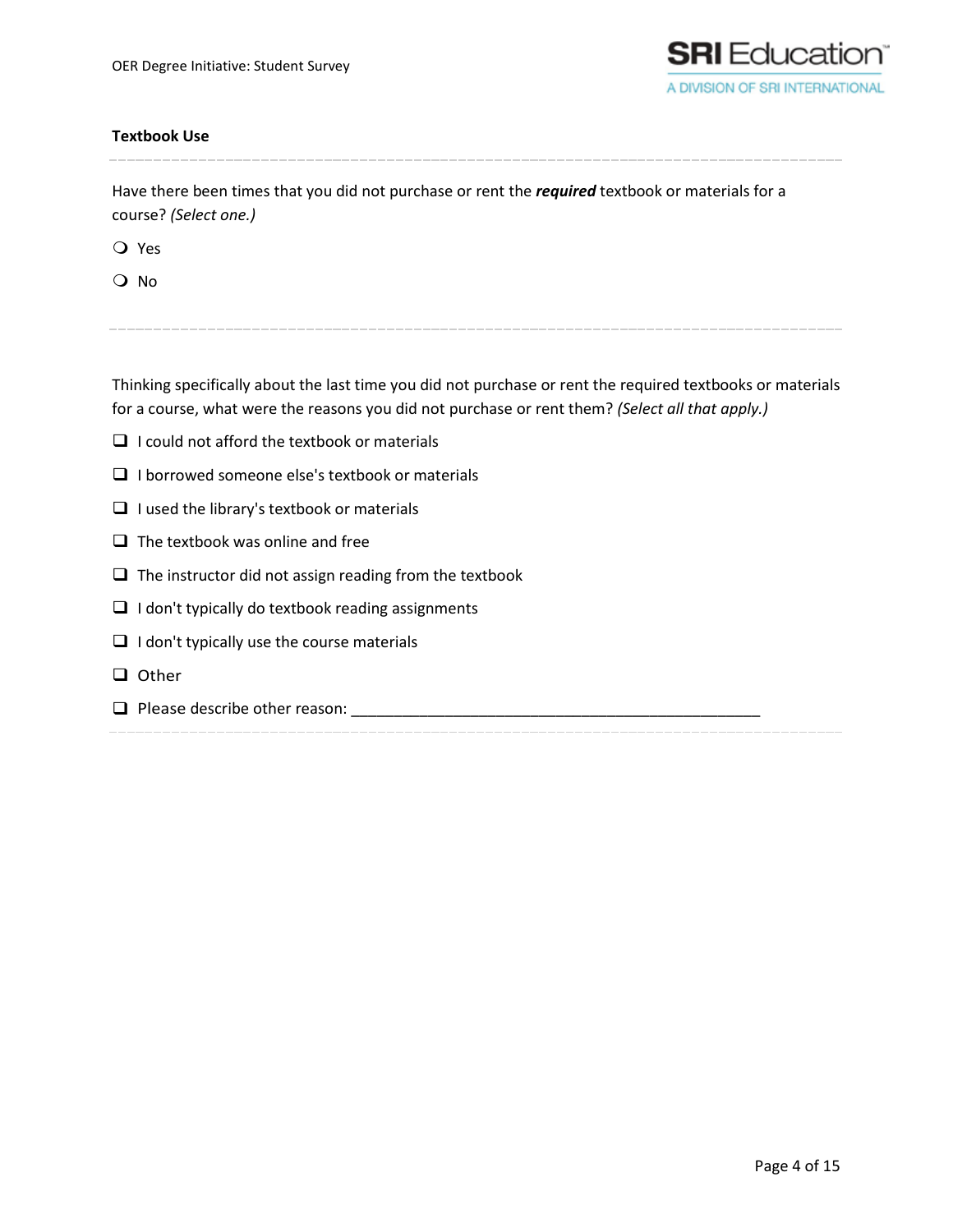

### **Textbook Use**

How often do you typically do the assigned readings in a course? *(Select one.)* O Never O Sometimes  $\bigcirc$  About half the time O Most of the time Always Have you ever withdrawn from a course because you could not afford the required textbook or materials? *(Select one.)*

Yes

O No

Q Not sure

**Including this course**, how many college courses have you taken or are you taking that used only online and free course texts or materials? *(Select one.)*

- O 1
- $\overline{Q}$  2
- O 3
- $\overline{Q}$  4
- O 5
- $\overline{O}$  6
- O 7 or more
- Q Not sure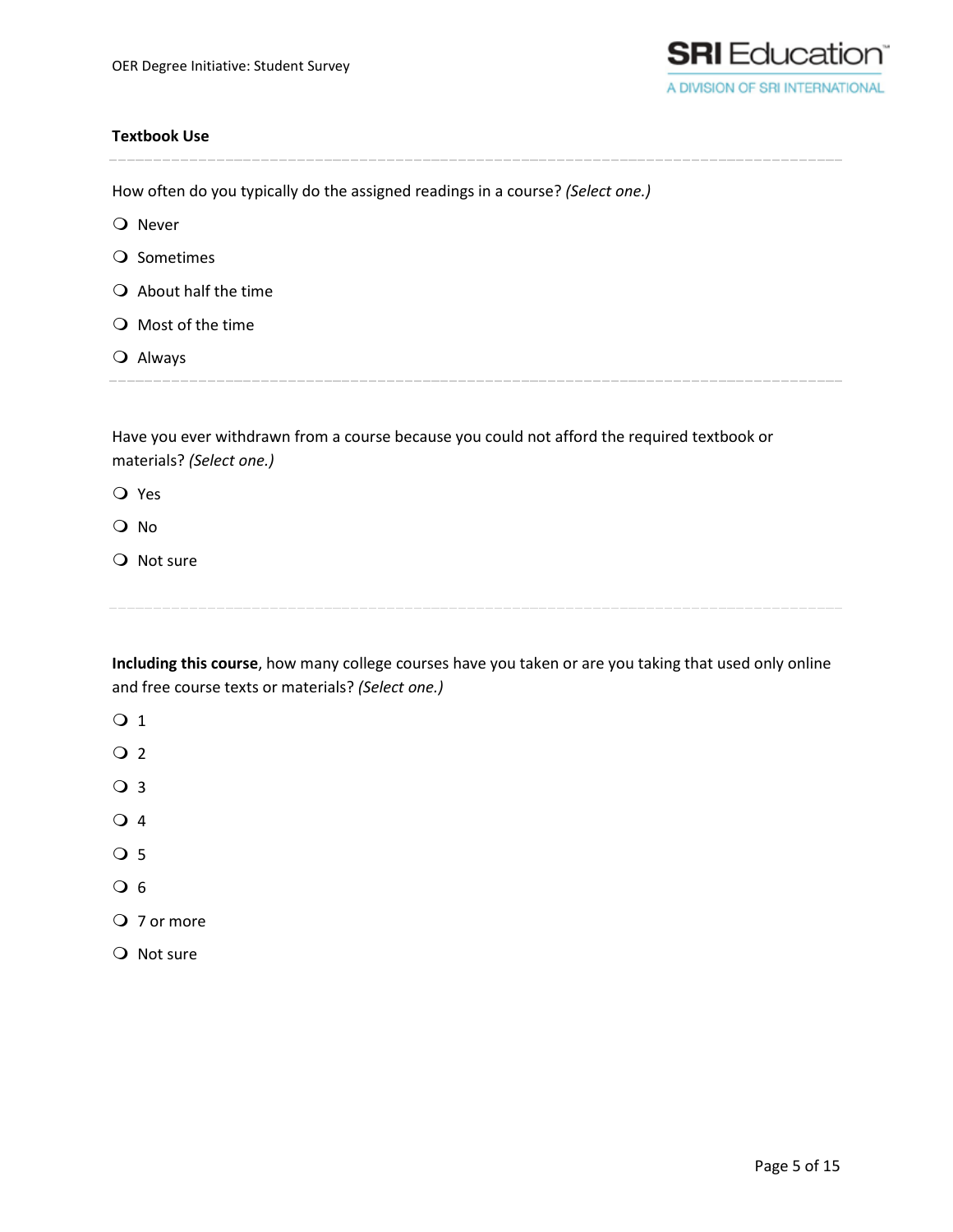

DIRECTIONS: For this section, we only want to know about your experiences in NAME OF SELECTED OER COURSE. Please respond to questions based only on your experiences in NAME OF SELECTED OER COURSE.

Were you aware that NAME OF SELECTED OER COURSE was OER when you registered for it? *(Select one.)*

O Yes

O No

 $\Omega$  Not sure

How did you learn that NAME OF SELECTED OER COURSE was OER? *(Select all that apply.)*

- $\Box$  It was indicated in the course name or next to the course name when I registered.
- $\Box$  It was indicated in the course syllabus.
- $\Box$  A friend told me.
- $\Box$  A college instructor/advisor told me.
- $\Box$  I saw an advertisement on my college's website.
- **I** I found out after I had registered.
- $\Box$  I did not know that this course was OER until taking this survey.
- $\Box$  Other (please specify):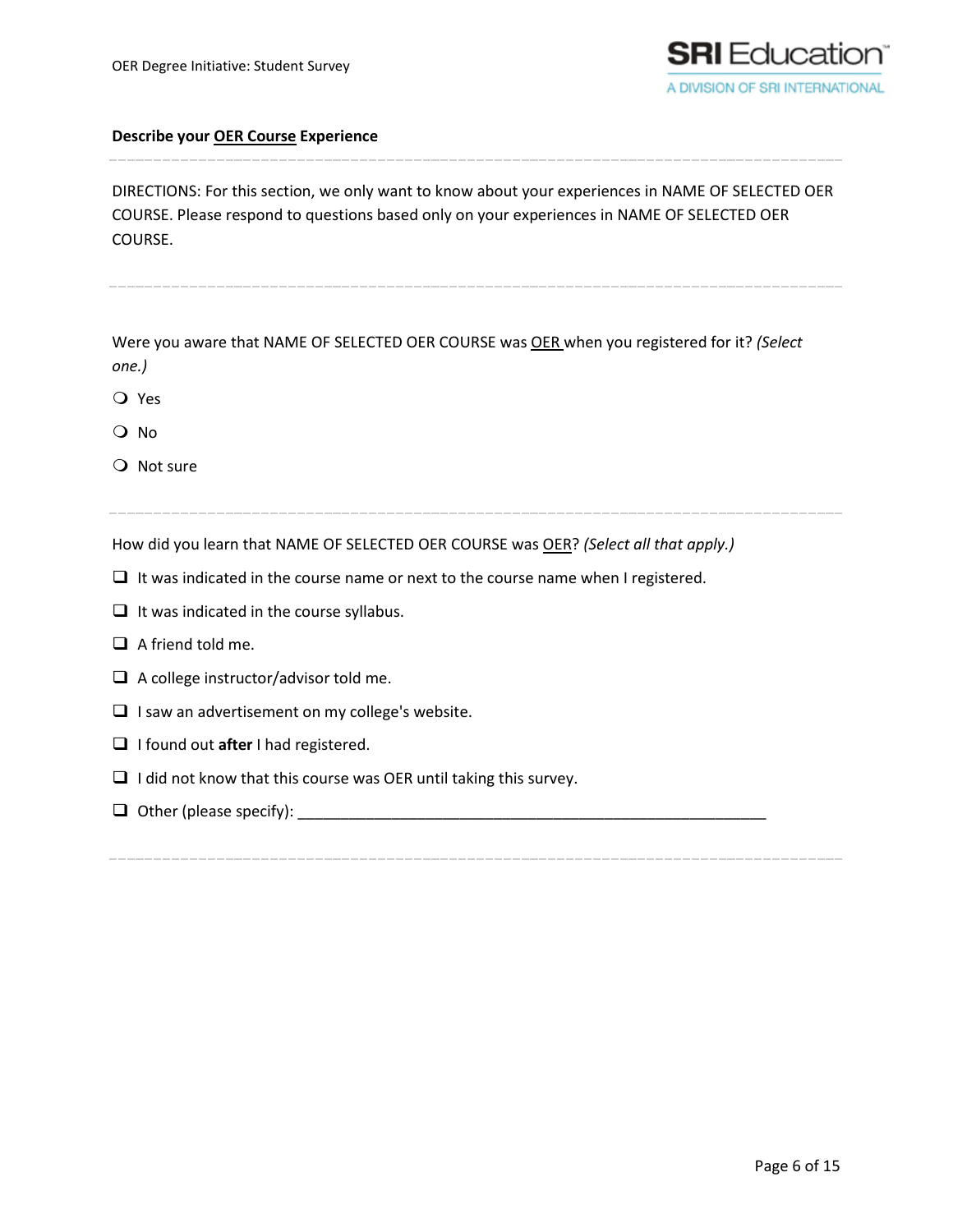To what extent did the following factors influence your choice to enroll in NAME OF SELECTED OER COURSE? *(Select one per row.)*

|                                                                    | No influence | Some influence | Strong influence |
|--------------------------------------------------------------------|--------------|----------------|------------------|
| Required for my major                                              | . .          |                |                  |
| Fits with my schedule                                              | $\Omega$     | ∩              | ∩                |
| Personal interest                                                  | $\bigcap$    | ∩              | ∩                |
| Instructor reputation                                              | ∩            | ∩              | ⌒                |
| Recommended by a friend/classmate                                  | $\Omega$     | ∩              | ∩                |
| Encouraged by advisor or other faculty<br>member at my institution | ∩            | ◯              | ∩                |
| Cost savings                                                       | ∩            | ∩              | ∩                |
| Course format (e.g. online vs. face-to-face)                       | ∩            | ∩              | ◠                |
| Other:                                                             | ∩            | ∩              |                  |

Please rate your experience in NAME OF SELECTED OER COURSE as compared to the other typical, non-OER courses you are taking this semester. *(Select one per row.)*

|                                                                                    | Much<br>lower | Slightly<br>lower | About<br>the<br>same | Slightly<br>higher | Much<br>higher |
|------------------------------------------------------------------------------------|---------------|-------------------|----------------------|--------------------|----------------|
| Quality of teaching compared to typical class                                      | O             | O                 | ( )                  | ∩                  |                |
| Quality of instructional materials compared to typical<br>class                    | Q             | Q                 | ∩                    | ∩                  |                |
| Level of student engagement / participation in course<br>compared to typical class | ∩             | Q                 | ∩                    | ∩                  |                |
| Overall quality of learning experience compared to<br>typical class                | $\Omega$      | Q                 | ∩                    | ∩                  |                |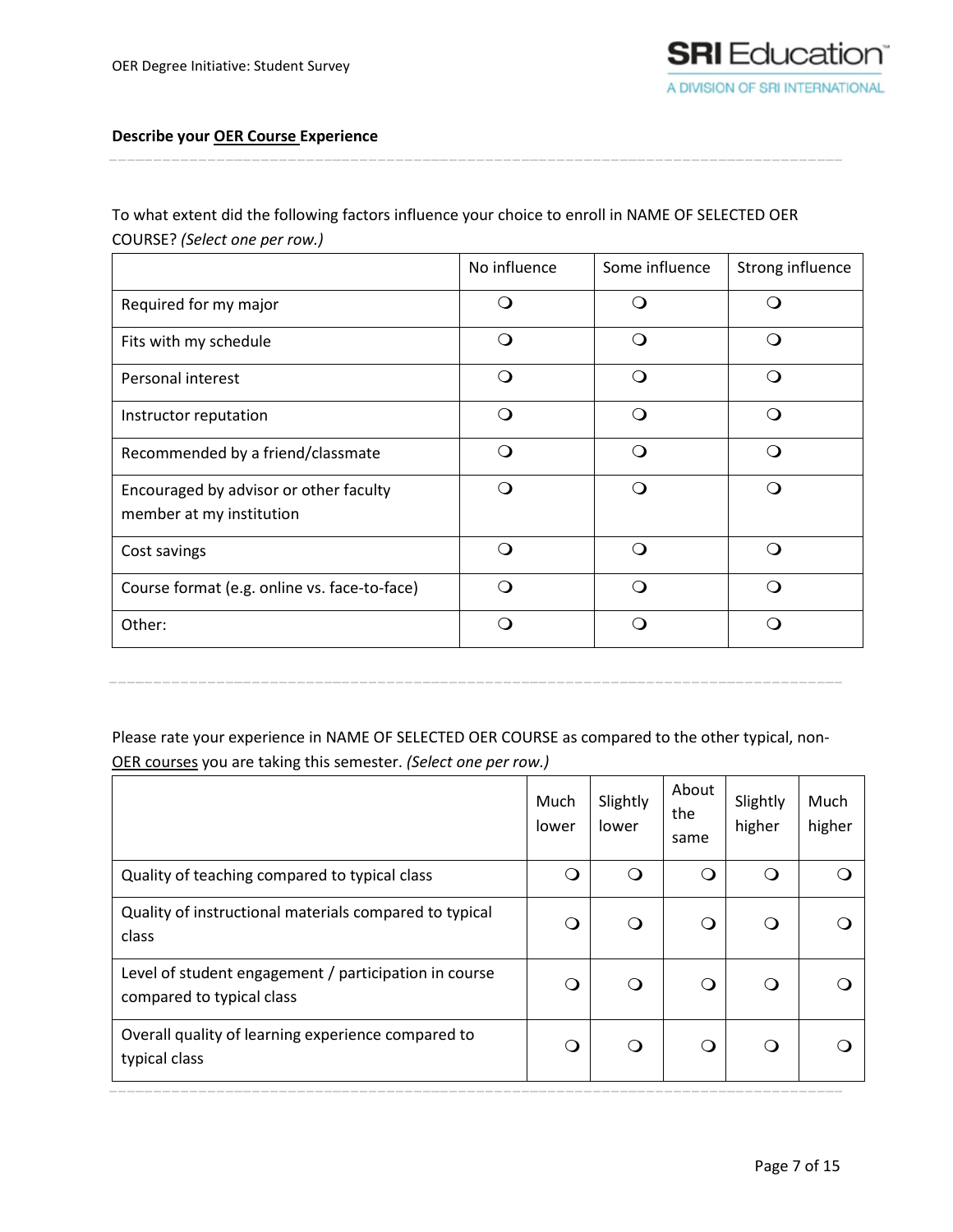# How often do you experience the following problems accessing online course materials for NAME OF SELECTED OER COURSE? *(Select one per row.)*

|                                                                                | Never | Sometimes        | About<br>half<br>the<br>time | Most<br>of the<br>time | Always |
|--------------------------------------------------------------------------------|-------|------------------|------------------------------|------------------------|--------|
| Lack of access to devices (e.g., computer)                                     | ∩     | ∩                | ⌒                            | ⌒                      |        |
| Lack of access to the Internet                                                 | ∩     | ∩                | ∩                            | ∩                      |        |
| Problems logging into or accessing online materials                            |       | $\left( \right)$ | ∩                            | ∩                      |        |
| Problems using online materials (e.g. difficulty of<br>reading texts onscreen) | ∩     |                  | 0                            | ⌒                      |        |
| Other:                                                                         | ∩     |                  | ∩                            | ⌒                      |        |

What percent of the NAME OF SELECTED OER COURSE course materials do you print out? *(Select one.)*

- $Q$  0% 25%
- $Q$  26% 50%
- $O$  51% 75%
- 76% or more

Have you purchased printed copies of course materials for NAME OF SELECTED OER COURSE (e.g. course packets)? *(Select one.)*

- Yes, I was REQUIRED to purchase printed copies
- Yes, I CHOSE to purchase printed copies
- No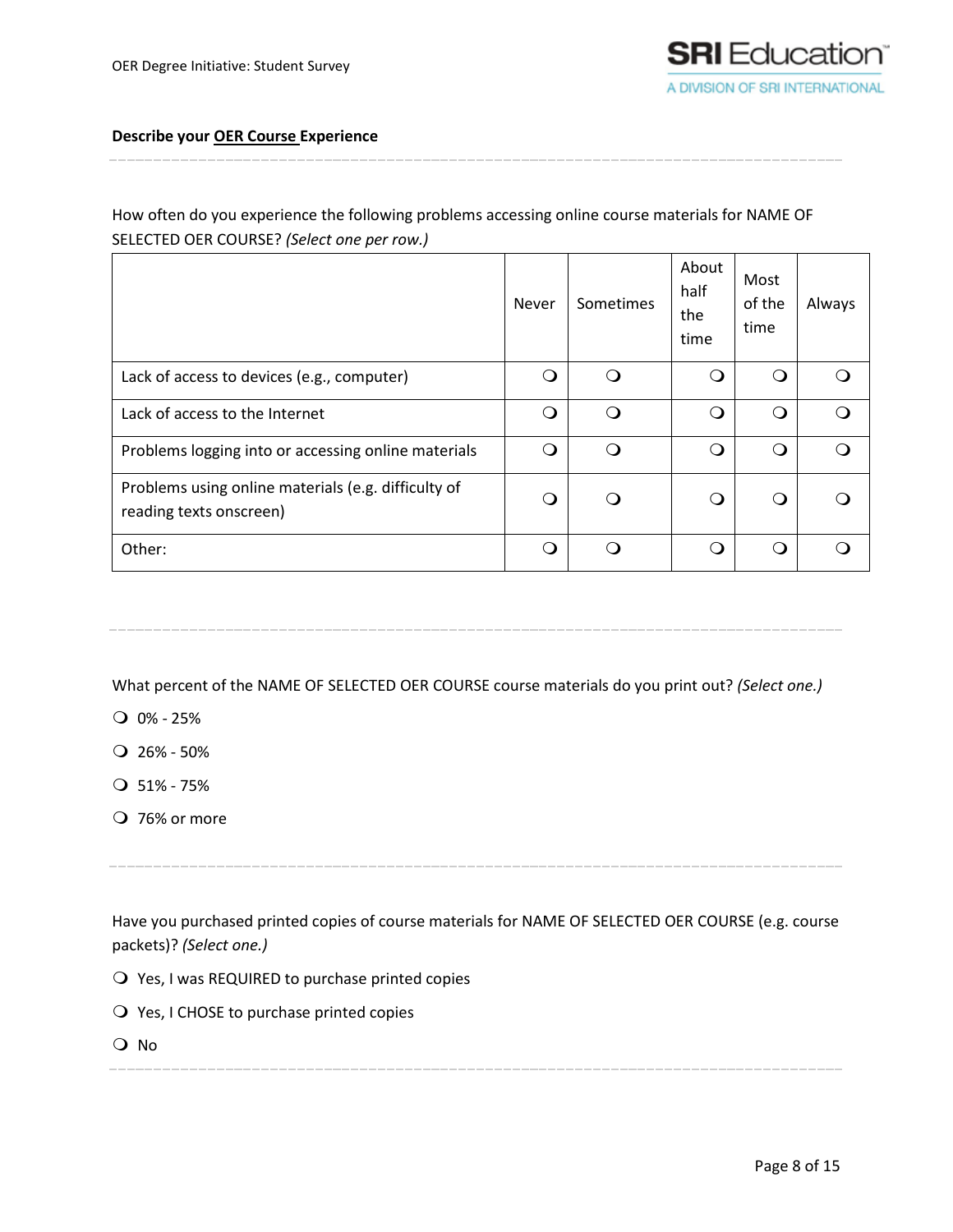

Did you have to pay additional fees (e.g. access, support, or technology fees) to enroll in NAME OF SELECTED OER COURSE? *(Select one.)*

Yes

O No

What challenges (if any) have you encountered using the course materials for NAME OF SELECTED OER COURSE? *(Select all that apply.)*

 $\Box$  Materials are not relevant to the course content

 $\Box$  Difficulty using course materials

 $\Box$  Difficulty accessing course materials

 $\Box$  Course materials are not engaging

 $\Box$  Difficulty learning from course materials

**Q** None

Other (please specify): \_\_\_\_\_\_\_\_\_\_\_\_\_\_\_\_\_\_\_\_\_\_\_\_\_\_\_\_\_\_\_\_\_\_\_\_\_\_\_\_\_\_\_\_\_\_\_\_\_\_\_\_

Are you aware of other OER courses offered through your college? *(Select one.)*

Yes

O No

Page 9 of 15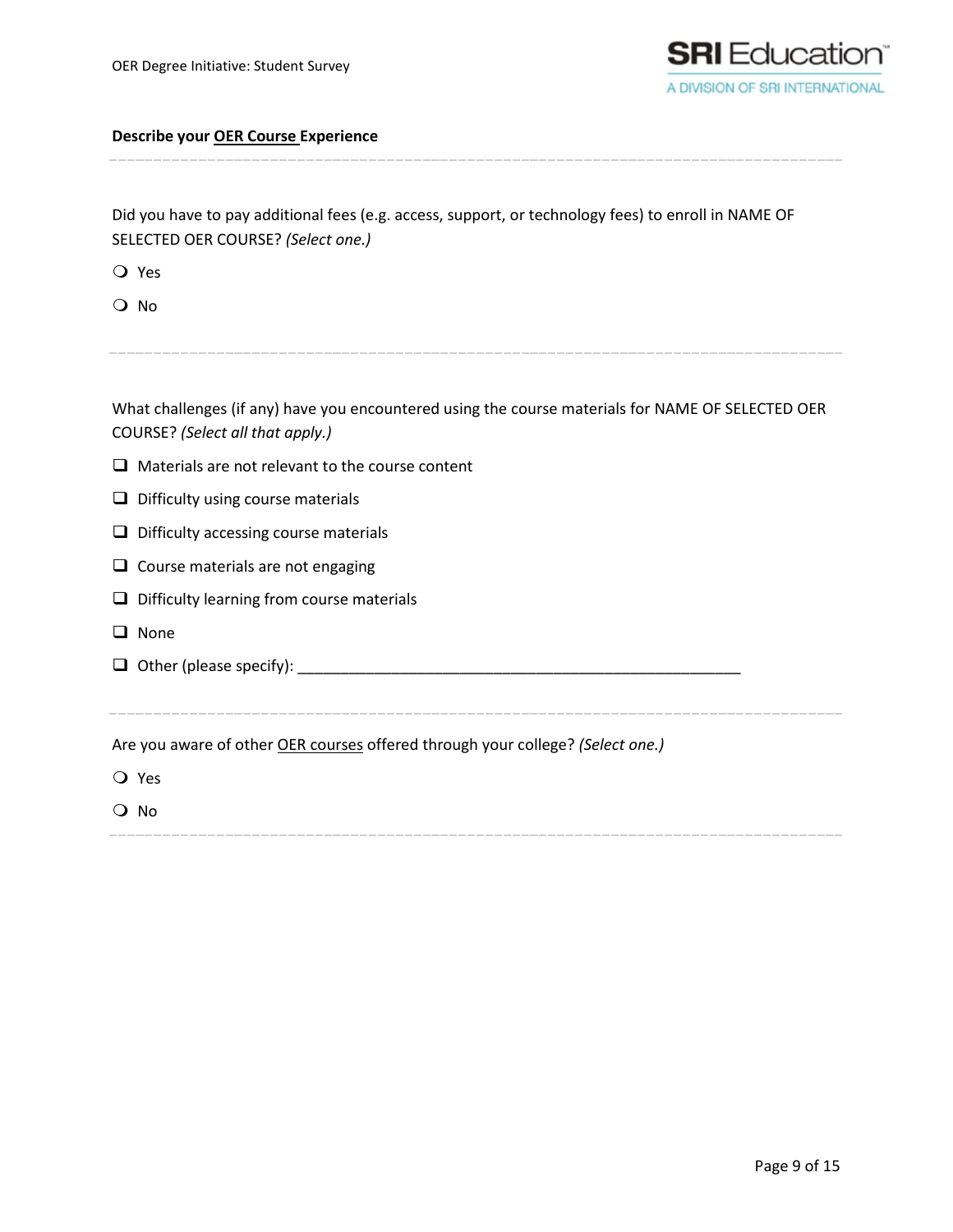

### **Financial Motivation and Impact of OER Courses**

How much of an impact will OER courses have on your ability to afford college? *(Select one.)*

- $\bigcirc$  Significant impact
- O Moderate impact
- Q Little impact
- $\bigcirc$  No impact
- Q I don't know

How have you, or do you plan to, use the savings from not having to purchase course materials? *(Select all that apply.)*

- $\Box$  Work fewer hours on or off campus
- $\Box$  Take additional courses
- $\Box$  Purchase materials or supplies for other courses
- $\Box$  Cover college tuition and/or fees
- $\Box$  Cover personal expenses (e.g. going out to eat, paying bills, etc.)
- Other: \_\_\_\_\_\_\_\_\_\_\_\_\_\_\_\_\_\_\_\_\_\_\_\_\_\_\_\_\_\_\_\_\_\_\_\_\_\_\_\_\_\_\_\_\_\_\_\_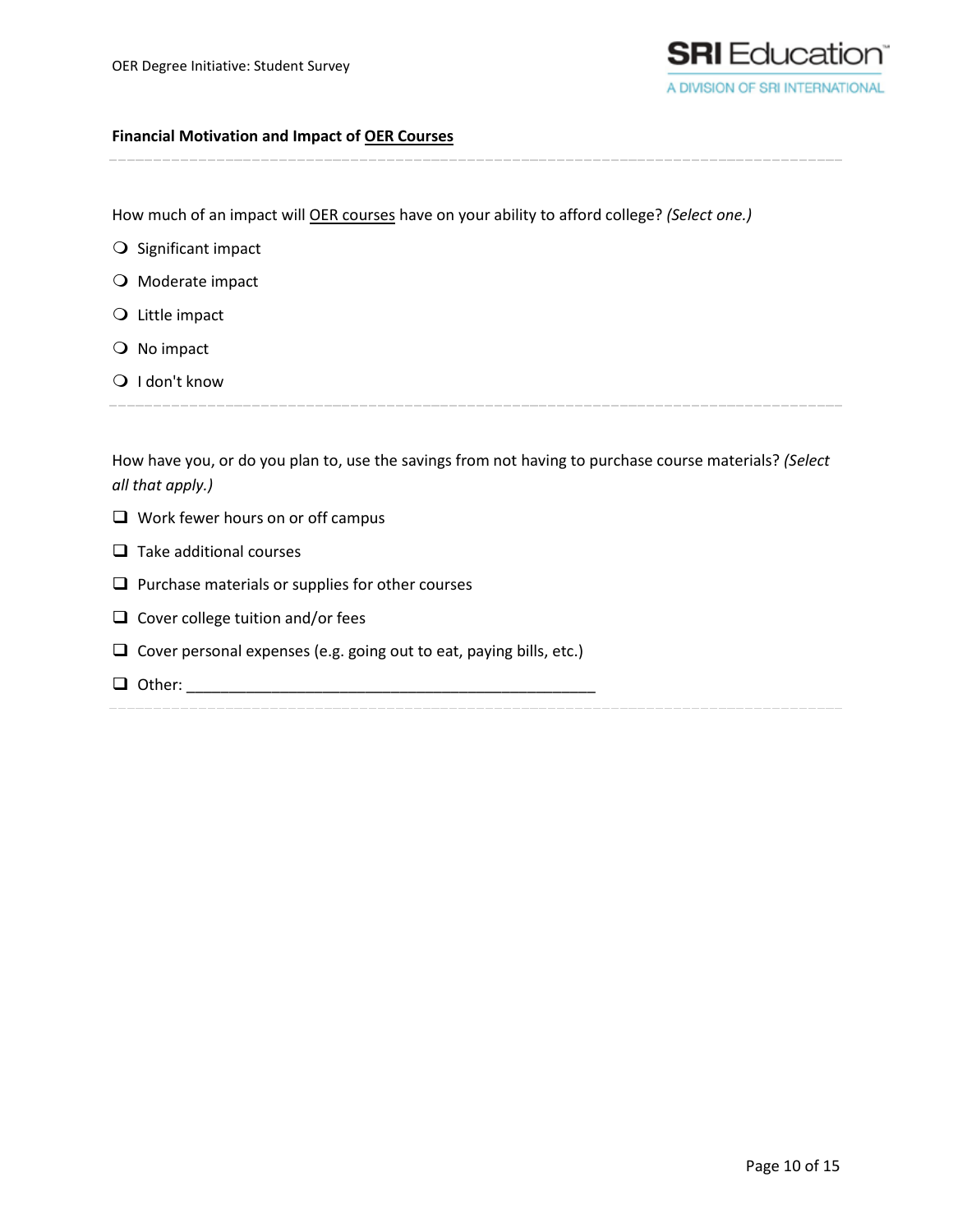

### **Academic Status**

How do you pay for college tuition and fees? *(Select all that apply.)*

 $\Box$  Pell grant

 $\Box$  Merit scholarship

- $\Box$  Student loans
- $\Box$  Family
- $\Box$  Self-funded
- Other grants/scholarships \_\_\_\_\_\_\_\_\_\_\_\_\_\_\_\_\_\_\_\_\_\_\_\_\_\_\_\_\_\_\_\_\_\_\_\_\_\_\_\_\_\_\_\_\_\_\_\_\_\_

How many credits are you taking **this** semester or term?

 $\nabla$  1 ... 12 or more

Are you an early college or dual enrollment student (e.g. are you currently enrolled in high school and taking one or more college courses)?

Yes

O No

Have you ever had to stop taking courses for a semester or more because you could no longer afford them? *(Select one.)*

Yes

O No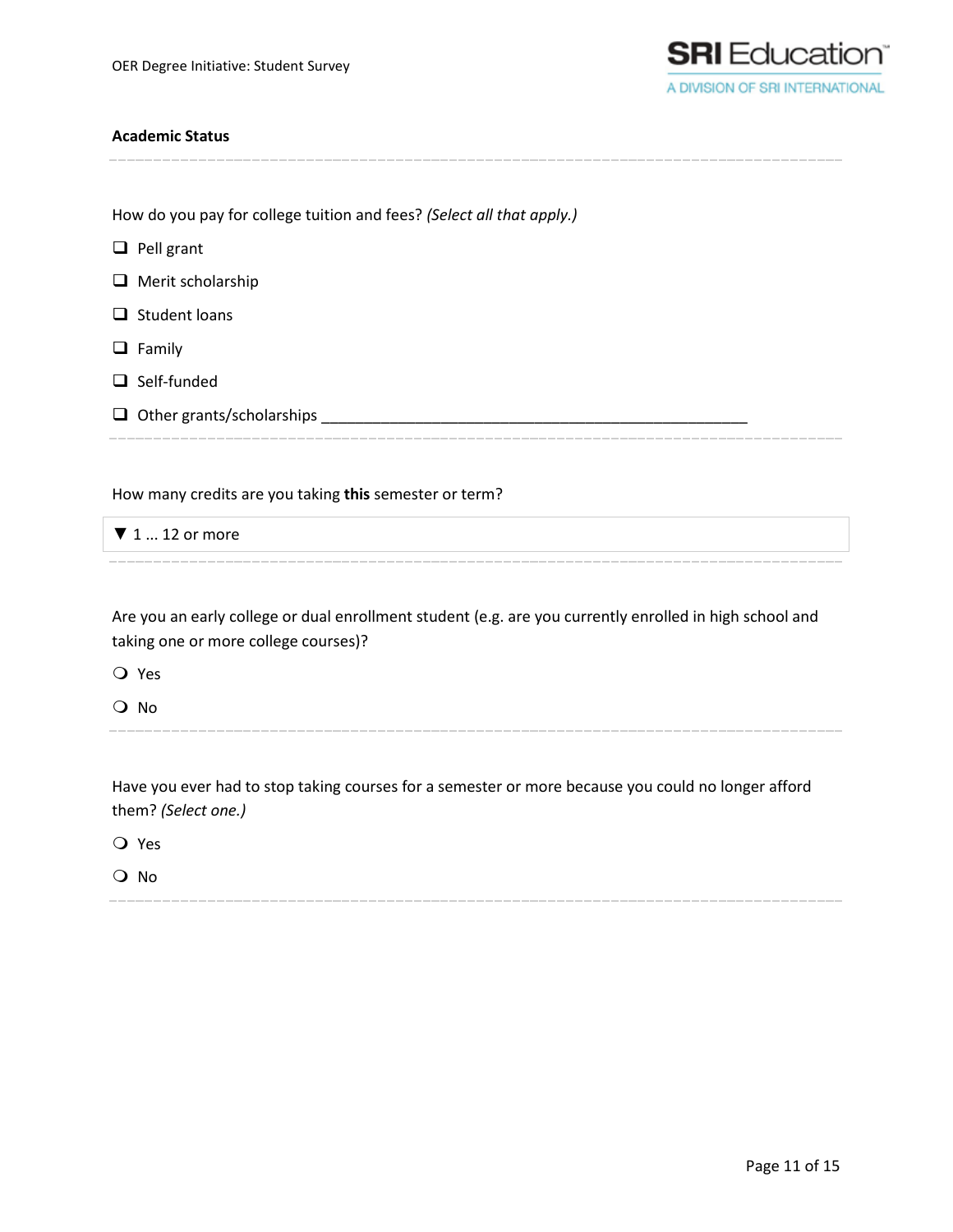

### **Academic Status**

In total, how many college semesters or terms have you **completed** so far, **including** any terms completed at other colleges? *(Select one.)*

| $\overline{O}$ 0 |             |  |
|------------------|-------------|--|
| $\bigcirc$ 1     |             |  |
| $\overline{O}$ 2 |             |  |
| ○ 3              |             |  |
| $\bigcirc$ 4     |             |  |
|                  | ○ 5 or more |  |

What have most of your **final** term or semester grades been up to now at **this** college? *(Select one.)*

O A O B O C Q D or lower  $\bigcirc$  I have not received any final term grades yet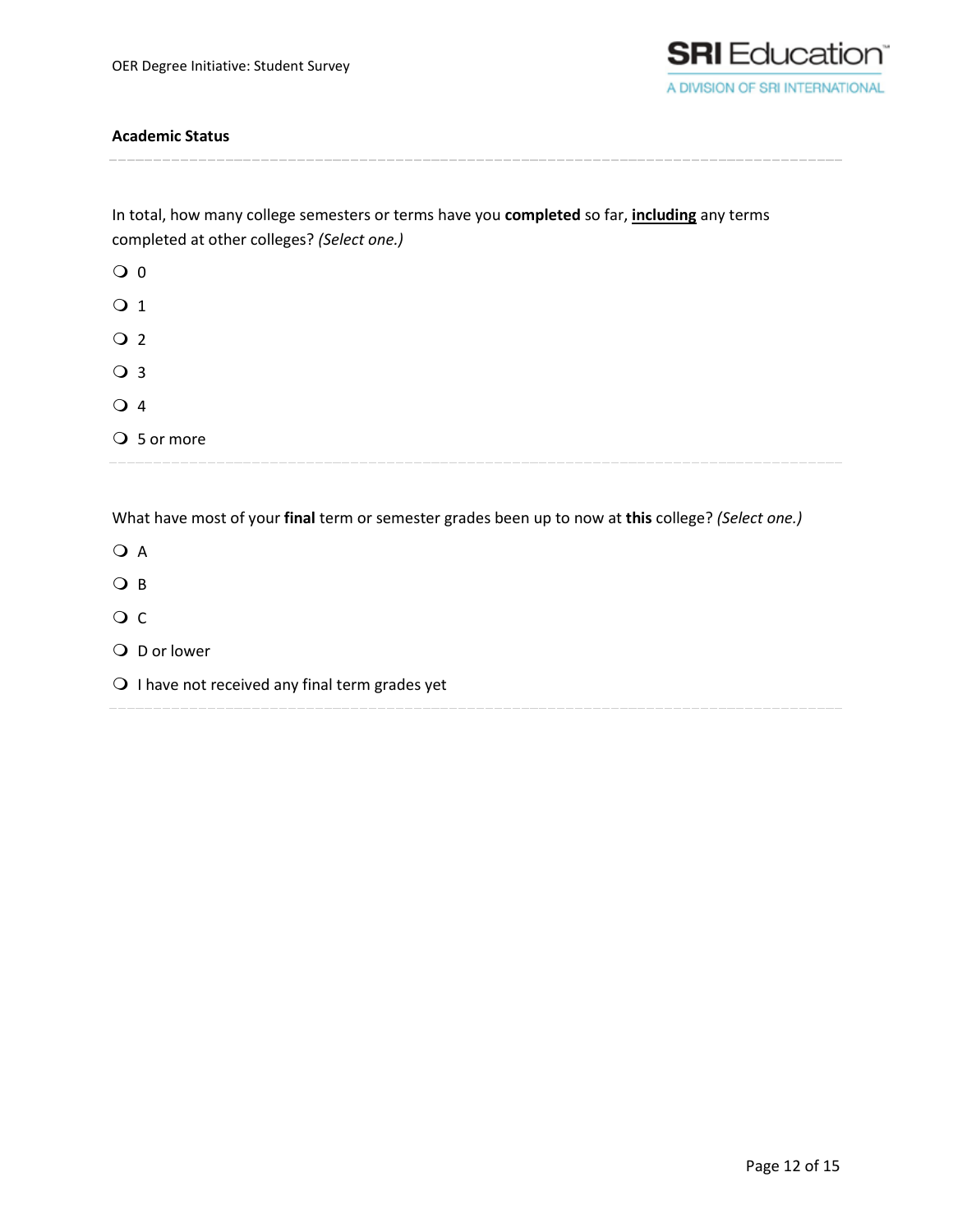

### **Future Plans**

On a scale from 0 to 10 (0 being not at all likely, and 10 being very likely), how likely are you to enroll in a(n) OER course in the future?

- $\bigcirc$  0 not at all likely
- O 1  $\overline{Q}$  2 O 3  $\overline{Q}$  4  $\overline{O}$  5  $\overline{O}$  6 O 7 O 8 O 9  $\bigcirc$  10 - very likely

On a scale from 0 to 10 (0 being not at all likely, and 10 being very likely), how likely are you to recommend taking a(n) OER course to a friend?

 $\bigcirc$  0 - not at all likely O 1  $\overline{Q}$  2  $\bigcirc$  3  $\overline{Q}$  4 O 5  $\overline{O}$  6 O 7 O 8 O 9  $\bigcirc$  10 - very likely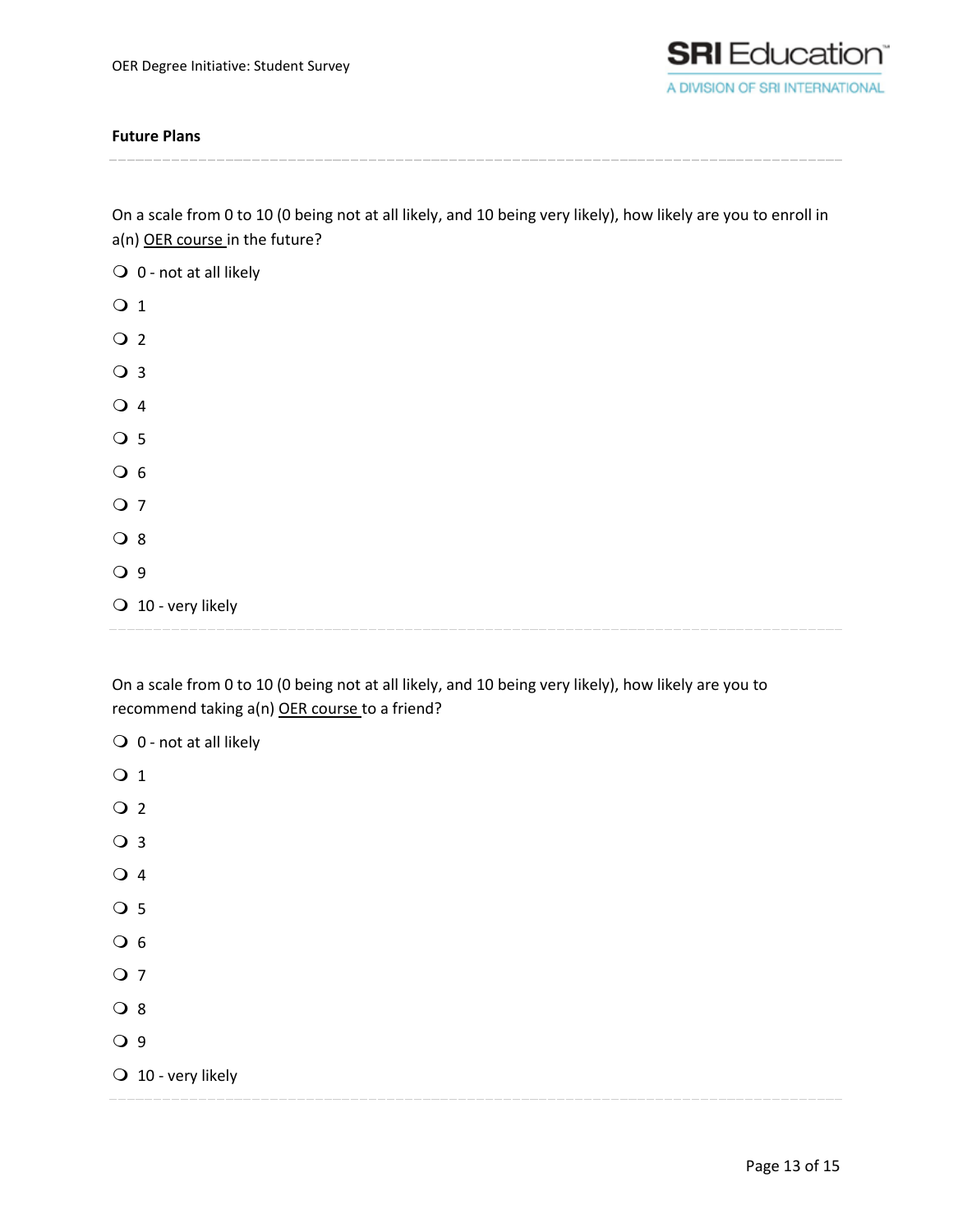

### **Background and Characteristics**

What is your year of birth (e.g. 1995)?

▼ 2007 ... 1917

What is your gender identity? *(Select one.)*

O Male

 $Q$  Female

Prefer to self-describe: \_\_\_\_\_\_\_\_\_\_\_\_\_\_\_\_\_\_\_\_\_\_\_\_\_\_\_\_\_\_\_\_\_\_\_\_\_\_\_\_\_\_\_\_\_\_\_\_\_\_\_\_\_\_\_

 $\bigcirc$  Prefer not to respond

What is your race or ethnicity? *(Select all that apply.)*

American Indian or Alaska Native

 $\Box$  Asian

Black or African American

- $\Box$  Hispanic or Latino
- □ Native Hawaiian or Other Pacific Islander
- **Q** White
- Other \_\_\_\_\_\_\_\_\_\_\_\_\_\_\_\_\_\_\_\_\_\_\_\_\_\_\_\_\_\_\_\_\_\_\_\_\_\_\_\_\_\_\_\_\_\_\_\_
- $\Box$  Prefer not to respond

How many hours **per week** are you currently working? *(Select one.)*

- $O$  1-10
- $Q$  11-20
- $Q$  21-30
- 30 or more hours
- $\bigcirc$  I am not currently employed